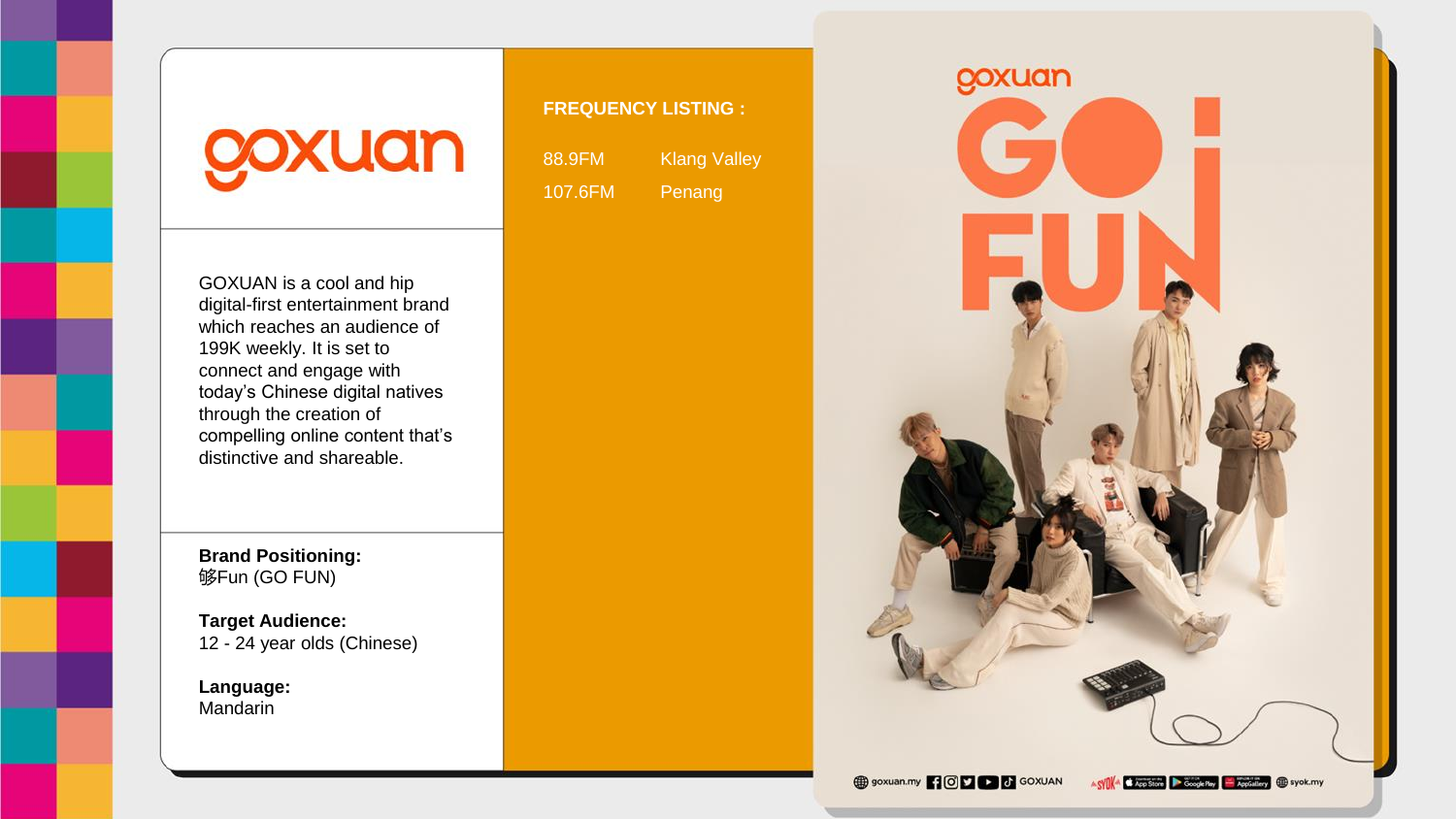

BROCOLEE graduated from Taylor's University with a Bachelor's Degree in Public Relations and Marketing, Besides being a GOXUAN MC,he is also a full-time entrepreneur in the online snacks retail industry. Since young, he has pushed himself to step out from my comfort zone and try new things. When it comes to his personal time, he loves photography and content creating.

CATHERINE, started her journey in showbiz as parttime announcer with Astro Radio, before landing roles in drama series and movies, as well as hosting for a home shopping channel. Having an active social media presence, she is a carefree, happy-golucky girl who embraces change in life but her passion for spreading happiness through the airwaves remains unchanged.



JOE, first shot to stardom with his outstanding performance and charisma in a talent quest in 2010. This multi-talented singer, actor, DJ, host, fashion icon as well as an avid spokesperson for brands and events, has grown his popularity from audacious and playful personality has earned him a massive following on social media as he never runs out of ideas to entertain fans with

AM

MAQ has a flare for hosting. He is also an actor in movies, TV and the advertising industry. He has a strong following on social media and likes to share funny and sports contents. His ultimate goal is to influence more people with his "MAQ energy" and is always bringing positive & energetic vibes to his followers.



KRYSTON is an outgoing and adventurous guy that is passionate about his work and is willing to accept challenges throughout the journey. Being in the entertainment industry is something that he has been dreaming about since he was a young. So, when the opportunity to become a GOXUAN MC came along, he jumped at the chance.

JOEY, a fun and spontaneous individual who is driven by the passion for her work and enjoys working in the presence of her peers. She is always up for a challenge and ready to step up her game.